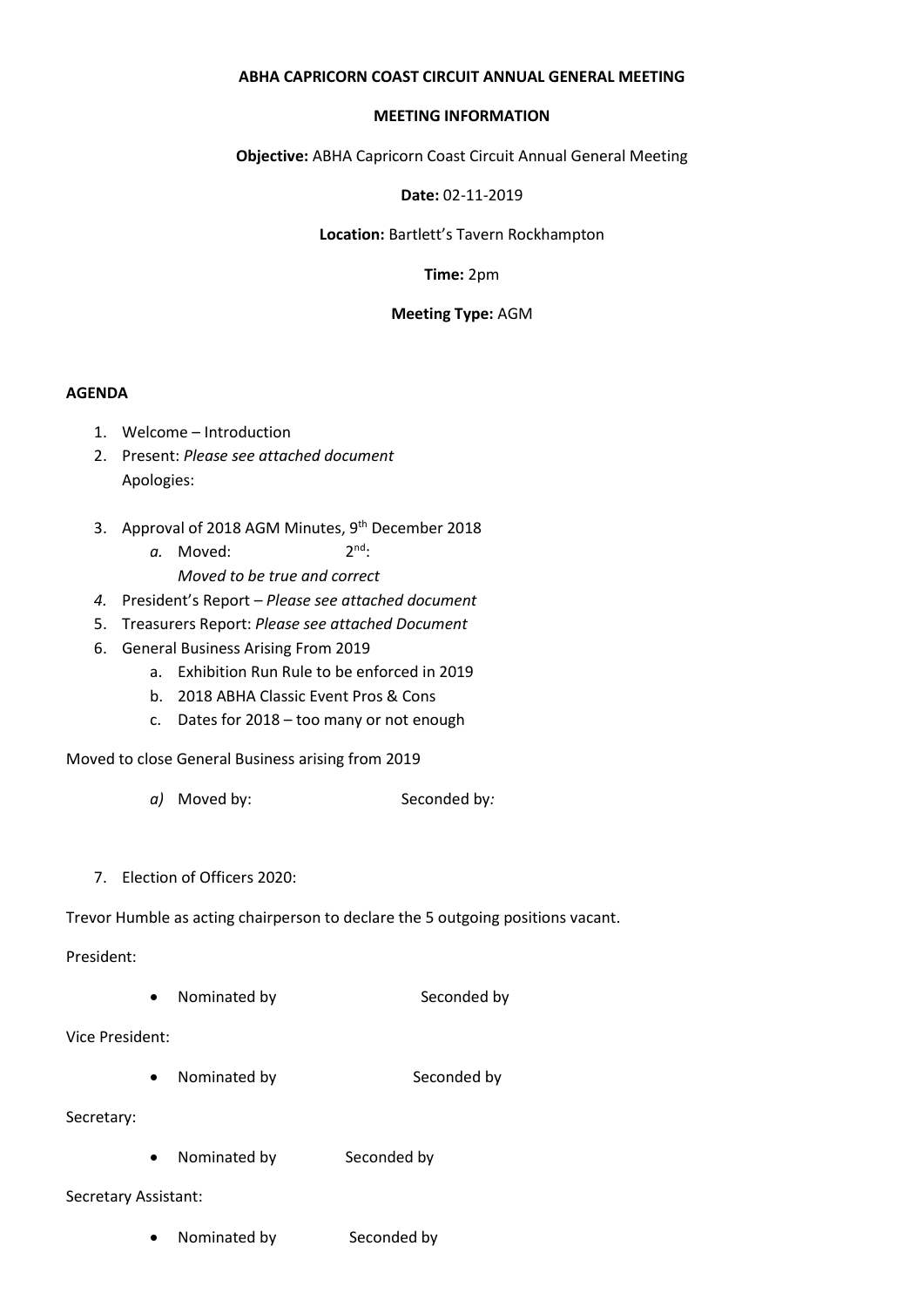- Nominated by Seconded by
- 8. 2020 ABHA Capricorn Coast Committee to resume meeting
- 9. General Business Agenda 2020
	- a. Amendment of rule one, rule currently states circuit points are awarded to horse and rider combination, the only exemption on merging points with a different horse is if the horse becomes deceased within the year. This change is allowed only once in a competition year and cannot be sought again in a competition year. This rule excludes the LED event where points will be awarded to the Rider only, allowing multiple horses to be used. Amend rule to allow the transfer of points for horses that have vet checked out for the entire season to another horses that has not been competed on by that competitor.
		- i. Moved by: *Karen Labuchewski* Seconded by:
	- b. Amendment of rule 13. Peewee: for ages 10 an under that are able to ride independently Pee Wee Barrel Race is run in a 2D or 3D Format with a 2 sec split between 1st and 2nd Division and another 2 sec from 2nd to 3rd Division.
		- i. Moved by *Jorja Iker* Seconded by *Suzanne Patteson*
	- c. Amendment to rule 13: LED: 10 years and under that are unable to ride independently. Any child under 2 ½ years of age requires 2 people assisting them in the arena. The second person must stay within 2m of the horse at all times. Helmets must fit the child properly. The horse or ponies nose must switch the timers on and off, not the person leading or disqualification will occur. People assisting the rider in the arena must be a member of the ABHA and Cap Coast Circuit. Siblings may ride the same horse in this event. Amend rule to state If children are riding independently in other organisations the committee has the right to change the rider in question into the Peewee Age Group.
		- i. Moved by Suzanne Patteson
	- d. Exhibition nomination fee of \$5 per run has been changed to \$7 per run by the ABHA Board as of the AGM in September. Proposing the ABHA Capricorn Coast Circuits ground rule for this event be changed to \$7 per run for two or less horses & \$5 per run for riders with 3 or more horses that reside under the same roof. This does not apply to the borrowing of horses for competitors.
		- i. Moved by *Suzy Patteson*
	- e. Amendment of Rule 27: Any competitor competing on a stallion must be 18 years and older. Amend rule to coincide with the current ABHA rule. If juniors are found to not be abiding this rule they will be fined.
		- i. Moved by Karen Labuchewski
	- f. Arena hire fee of \$5 per rider for hired arenas. To be implemented in 2020.
		- i. Moved by Suzanne Patteson